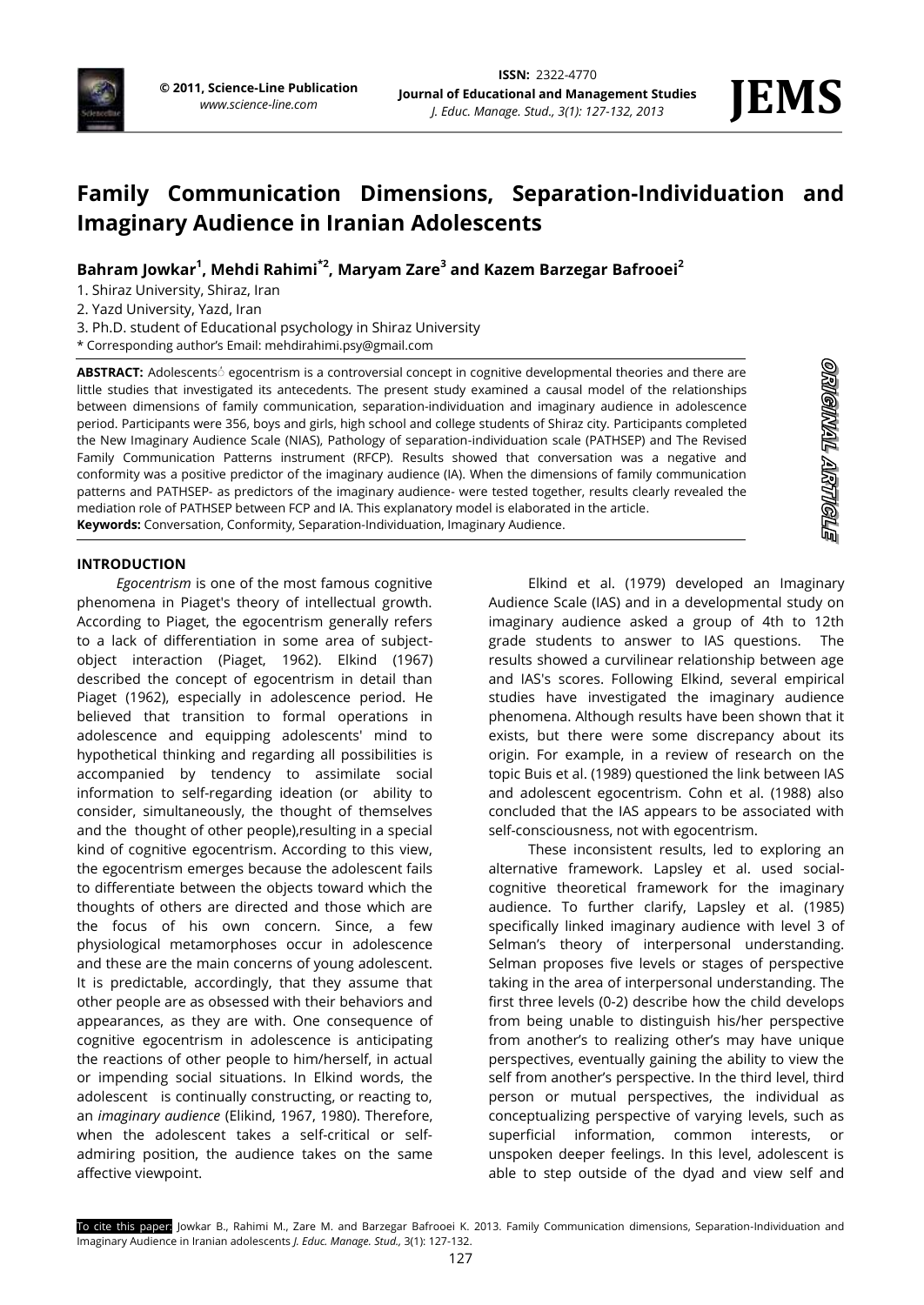other from and "observing ego" point of view. This new awareness of the self as both the agent and an object in social interaction is thought to account for imaginary audience ideation; as such awareness heightens self-consciousness (Damonet al., 1982; Lapsley et al., 1985) and throws the adolescent's imagination of other's reaction to the self into high gear (Lapsley et al., 1985). This model investigated in several studies, buthas not received empirical support too (Jahnkeet al., 1993; Vartanian et al, 1996; Pesce et al., 1986; Peterson et al., 1991).

Recently, Lapsley et al. (Lapsley, 1993; Lapsley et al., 1989) suggested a new look of imaginary audience that focused on interpersonal relationships more apparently. This theoretical perspective suggest that adolescents become self-conscious and concerned with what others think of them when they themselves begin to question who they are, how they fit in, and what they will do with their lives. In this view, adolescent, according to his development level and during identity attaining process is exploring psychological separation from parents (Lapsley, 1993; Lapsley et al., 1989; Lapsley et al., 1988). So, separation-individuation is perhaps the task of adolescence (Lapsley, 1993), and is necessary step toward acquiring a mature sense of identity. The goal of separation-individuation is to maintain a sense of connectedness with family members while establishing the self outside of family. Therefore, adolescents become increasingly concerned with their no familial relationships, and begin to think or fantasize about themselves in various social/interpersonal scenarios in which they are the focus. Such interpersonally-oriented daydreaming allows them to maintain feelings of connectedness with others as they renegotiate relationships with parents. In this model, imaginary audience is regarded as a coping strategy (Lapsley, 1993). The basis of the "new look" model has been supported empirically (Docherty et al., 1995; Lapsley et al., 1989; Vartanian, 1997).

According to new look, any threat to family member's relationship and social support can heighten imaginary audience as a coping strategy. Since, social support can be one of the predictors of imaginary audience, in present study family communication dimensions used as an indicator of familial relationships and supports. Koerner et al. (2002a, 2002b) regarded two dimensions for family communications: *conversation* orientation and *conformity* orientation. Conversation orientation is defined as the degree to which families create a climate in which all family members are encouraged to participate in unrestrained interactions about a wide array of topics. In families on the high end of this

dimension, family members freely, frequently and spontaneously interact with each other, spend large amounts of time in interactions and discuss a substantial range of topics. Conformity orientation refers to the degree to which family communication stresses a climate of homogeneity of attitudes, values, and beliefs. Families on the high end of this dimension are characterized by emphasize on uniformity of beliefs and attitudes in their interactions. In intergenerational exchanges, communication in these families reflects obedience to parents and to other adults (Fitzpatrick, 2004; Koerner et al., 2002a, 2002b).

Previous studies have shown that separationindividuation and social support system are predictors of IA, but their pattern of relationships is not clear. These studies revealed that adolescents who perceive their parents as less supportive tend to display more imaginary audience ideation (Anolik, 1981; Riley, et al., 1984; Vartanian et al., 1995), and also, the college students who perceived greater social support from their environment reported less intense separationindividuation concerns (McClanahan, et al., 1992). The present study suggested and examined causal model of imaginary audience in which dimensions of family communication(conversation and conformity) were exogenous variables, imaginary audience was indigenous and separation-individuation was mediator variable. Although, there is no empirical evidence for the present model, but according to Lapsley's new look –the role of separation-individuation in IA- and results of mentioned studies, the current model can be offered in theoretical level.

### **MATERIALS AND METHODS**

Participants were 150 male and 206 female (N=356) senior high school and junior college students of Shiraz city. This sample included 182 participants from grade 11 and 174 from junior college students. Although formal indexes of socioeconomic status were not obtained, it appeared that participants came from lower to upper-middle-class families. The instruments' of this study consist of:

# *The Persian Version of New Imaginary Audience Scale (NIAS)*

The NIAS (Lapsley et al., 1989) is a 42-item scale that asks participants to indicate, using a 4-point scale (i.e., 1=never through 4=often) how often they daydream about themselves and others. The NIAS items were translated to Persian and translated back to English by two independent language specialists fluent in both Persian and English. Afterwards, the translators compared their translations to achieve consensus. The authors have received consent letter of Lapsly by an email for the measure. Two items of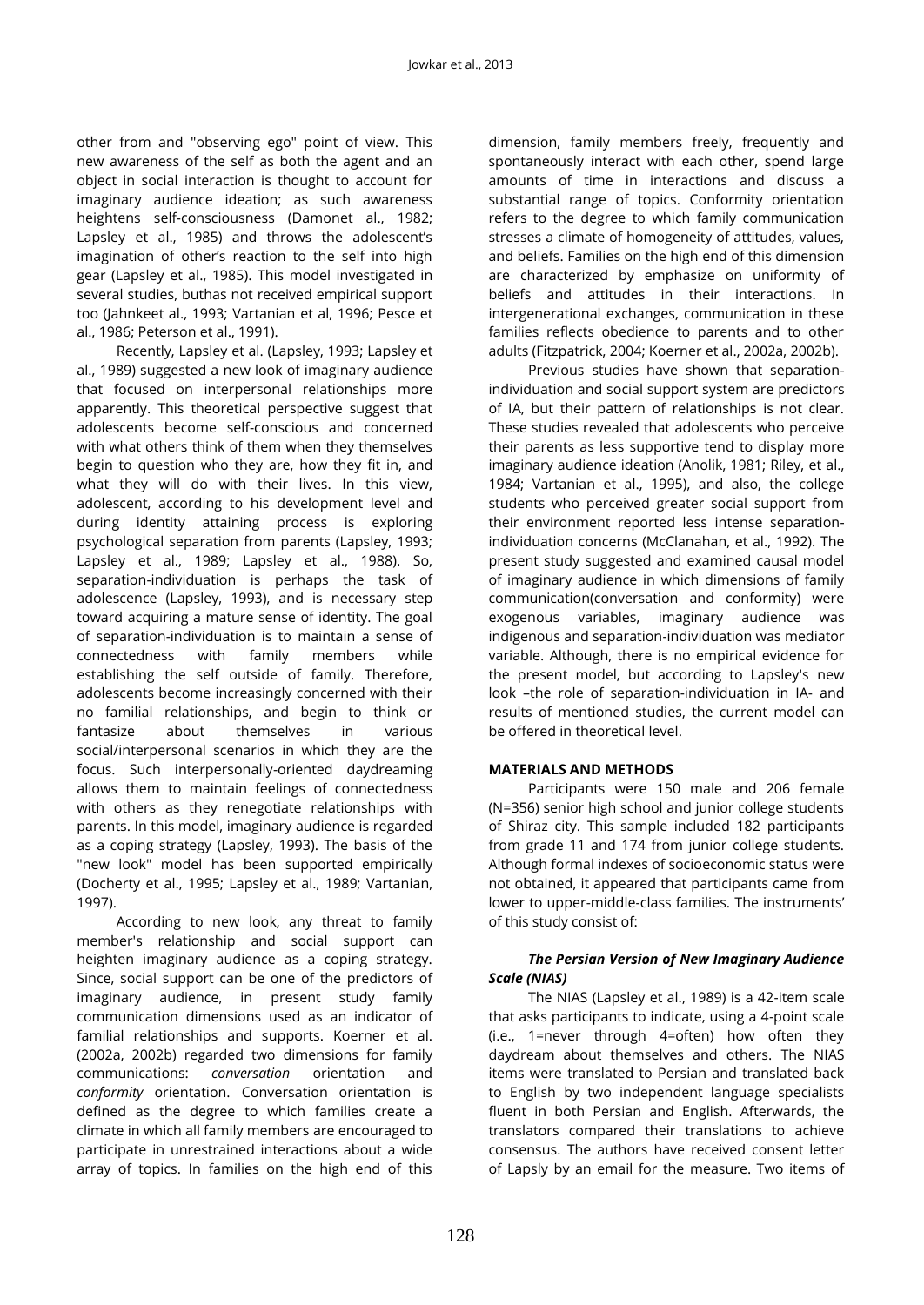this scale were eliminated because of contravention with Iranian culture. The final Persian version was then prepared and administrated to the participants.

High scores on the NIAS indicate a greater tendency to construct IAs. The NIAS seems to demonstrate excellent reliability (α=.92; Lapsley et al., 1989; α=.95; Vartanian, 1997). The value obtained in the current study (α=.93) confirmed the initial reliability of the measure. The result of factor analysis showed one general factor (eigenvalue= 11.40). This factor explained 28.51 percent of the variance. The result of item-total correlation also showed acceptable validity of the measure.

# *The Persian version of Pathology of separationindividuation scale* **(PATHSEP).**

Original version of this measure is developed by Christenson et al. (1985). Lapsley et al. (2002) convert this scale to a 19-item scale. In the current study this short version is used. The PATHSEP items translation and back translation process was similar to before scale. The authors have received consent letter of Lapsley by an email for the measure.

The items are rated along a 10-step Likert continuum, with higher scores indicating more pathology of separation-individuation. This scale showed strong evidence of convergent and discriminant validity with respect to Separation-Individuation Test of Adolescence (SITA) subscales (Levin, et al., 1986), College Adjustment Scale (Anton et al., 1991) and adult attachment style (Bartholomew et al., 1991). Lapsley and Horton (2002) reported one general factor that explained 36 percent of the variance in factor analysis of the measure. Reliability of the measure was strong too (α=.90). The value obtained in the current study (α=.85) confirmed the initial reliability of the measure. The result of factor analysis showed one general factor (eigenvalue= 5.49). This factor explained 28.90 percent of the variance. The result of item-total correlation also showed acceptable validity of the measure.

# *The Revised Family Communication Patterns instrument* **(RFCP).**

The RFCP (Fitzpatrick et al., 1994) is a self-report questionnaire asking respondents to agree or disagree with 26 statements about their families' communication. This scale has two subscales: conversation and conformity. The RFCP items translation and back translation process was similar to before scales. The authors have received consent letter of Koerner by an email for the measure.

Both subscales of the RFCP have proved their reliability with a mean reliability of alpha=.89 (range=.84-.92) for conversation and mean reliability

of alpha=.79 (range=.73-.87) for conformity and testretest reliability coefficients as close 1 for conversation and between .73 and .93 for conformity (Koerner et al., 2002a). In Iran, Kouroshnia (2006), Jowkar et al. (2008) and Rahimi (2007) reported acceptable alpha coefficients for the scale. Koerner et al. (2002a) have regarded content, criterion-based and construct validity for the measure. The value obtained in the current study (α=.91 for conversation and α=.87 for conformity) confirmed the initial reliability of the measure. The result of factor analysis showed two factors (eigenvalues= 8.91 for conversation and 3.57 for conformity). These factors explained 48 percent of the variance. The result of item-total correlation also showed acceptable validity of the measure.

# **RESULTS**

# **Intercorrelations among variables**

Correlations between all measured variables are presented in table 1. There was negative correlation between family communication dimensions (conversation and conformity). There were negative correlations between conversation with separationindividuation and imaginary audience, whereas positive correlations between conformity with separation-individuation and imaginary audience were observed. Finally, separation-individuation and imaginary audience were positively correlated with each other.

### **Family communication dimensions, separation-individuation and IA**

To examine the research model, these quintal simultaneous regressions were conducted according to the steps recommended by Baron and Kenny (1986). At the first step, the IA regressed on 'conversation' and 'conformity' dimensions. Results showed that the 'conversation' was negative significant predictor ( $\beta$ =-0.29, *p*<0.001) and 'conformity' was positive significant predictor ( $\beta$  $=0.19$ ,  $p<0.001$ ) of the IA. In the second step, 'separation-individuation' regressed on 'conformity' and 'conversation' dimensions. Results revealed that this variable was predicted negatively by conversation (  $\beta$  =-0.25, *p*<0.001) and positively by conformity (  $\beta$ =0.24, *p*<0.001).

In the third step, IA regressed on 'separationindividuation' with entering 'conformity' and 'conversation' as control variables. Results exhibit that 'separation-individuation' variable was good positive predictor ( $\beta$ =0.49,  $p$ <0.001) of IA and both 'conformity'(  $\beta$  = 0.07, P=N.S.) and 'conversation' (  $\beta$  = -0.15, *p*<0.01) beta coefficients decreased in this step.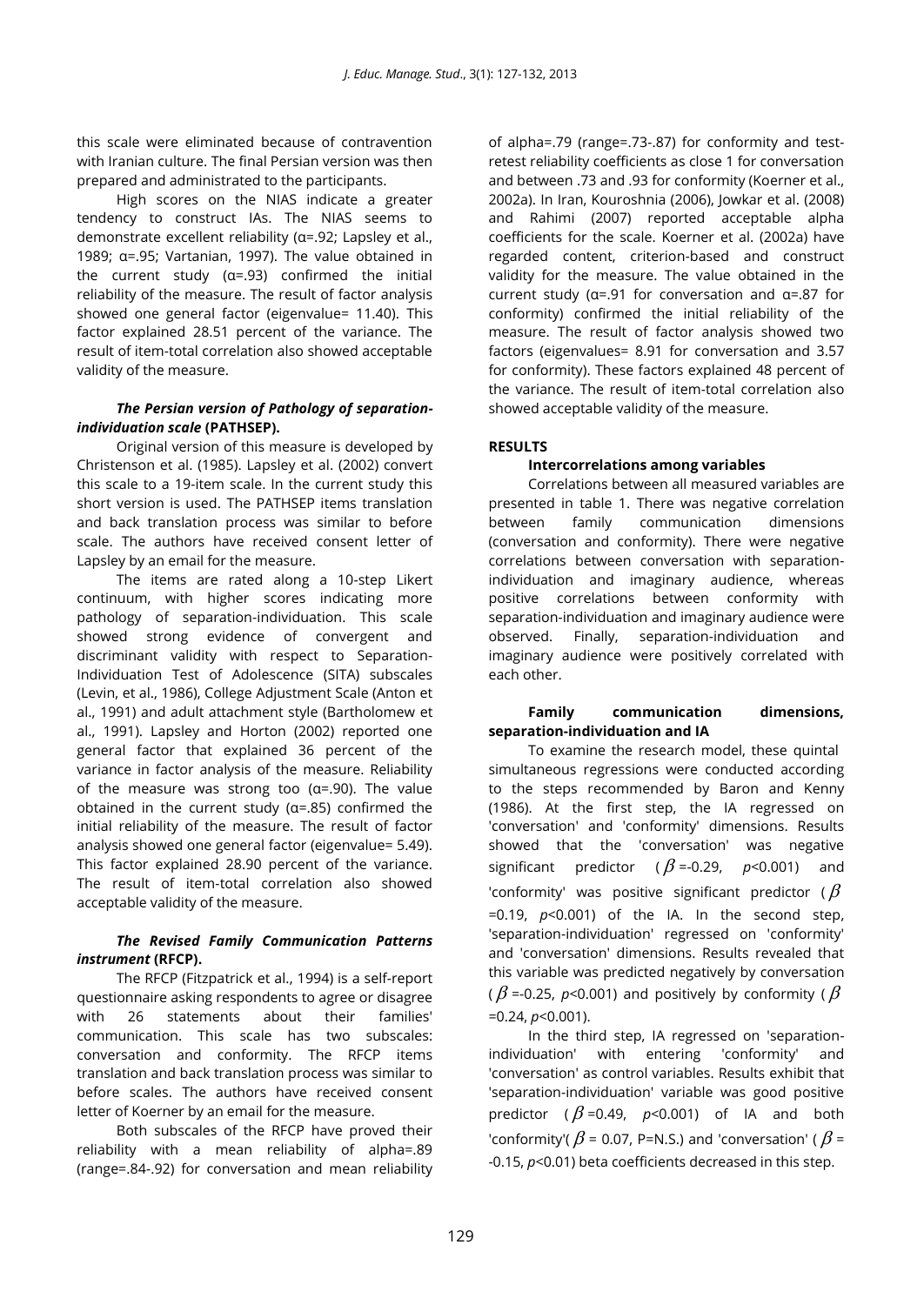In the final step, mediator effect of separationindividuation tested by comparison of path coefficients of conformity and conversation from step 1 to step 3. Since, the effects of the both variables decreased significantly, especially on conformity variable, (from  $\beta$  = 0.19 to  $\ \beta$  =0.07), mediator effect of separation-individuation confirmed. Based on conducted steps the final path diagram extracted (figure 1).

#### **Table 1**. Interco relations among predictors and outcome variables

|                           | 2       |         |         |
|---------------------------|---------|---------|---------|
| conversation              | $-.38*$ | $-.35*$ | $-.35*$ |
| Conformity                |         | $.34*$  | $.29*$  |
| Separation-               |         |         | $.57*$  |
| <b>Individuation</b>      |         |         |         |
| <b>Imaginary Audience</b> |         |         |         |

 $p < 0.001$ 



Figure 1: Total model

#### **DISCUSSION**

The present study investigated the predictors of 'imaginary audience' in framework of a causal model. In this model, dimensions of family communication were distance or exogenous variables and 'separationindividuation' was near or mediator variable. Results confirmed the mediation effect of separationindividuation between family communication and IA. Results also revealed that the conversation both directly and indirectly- by affecting the 'separationindividuation'- was negative predictor of IA. In contrast, the conformity was positive predictor of IA, only by affecting the level of separation-individuation feeling in adolescents. In other words, conformity only was indirect predictor of IA. These results are good evidences for the role of family communication in developing the imaginations of other people views, with their effects on the sense of psychological separation in adolescents.

In relation to correlation between family communication dimensions and IA, Vartanian (1997) in her review of literature concluded that, adolescents who perceived those individuals in their environment as expressing or enacting positive regard for them were less concerned about revealing aspects of themselves in front of others. She deduced negative

effect of social support on IA, based on her review. Of course, she noted that social support was not predictor of IA when NIAS (measure of IA according to new look) was used instead of Imaginary Audience Scale (IAS).In addition, she found that social support was not high predictor of IA in presence of separationindividuation. It is notable that, Vartanian did not examine the mediational effect of separationindividuation. Along this line, in the present study separation-individuation regarded as mediator variable, and results showed that social or family supports were predictors of IA, from the path of separation-individuation variable.

In relation to the role of family communication dimensions in the model, the findings are consistent with previous studies that revealed the conversation was a positive and conformity was a negative predictor of social relationship or family cohesion (Baumrind, 1971; Koerner et al., 1997; Elwood et al., 1998). On the other hand, social relationships and family cohesion lead to maintain connectedness to family system and in continue decrease separationindividuation concerns in adolescents (McClanahan, &Holmbeck, 1992).Furthermore, Lapsley et al. (1989) showed that IA correlated positively with interpersonal separation–individuation concerns included: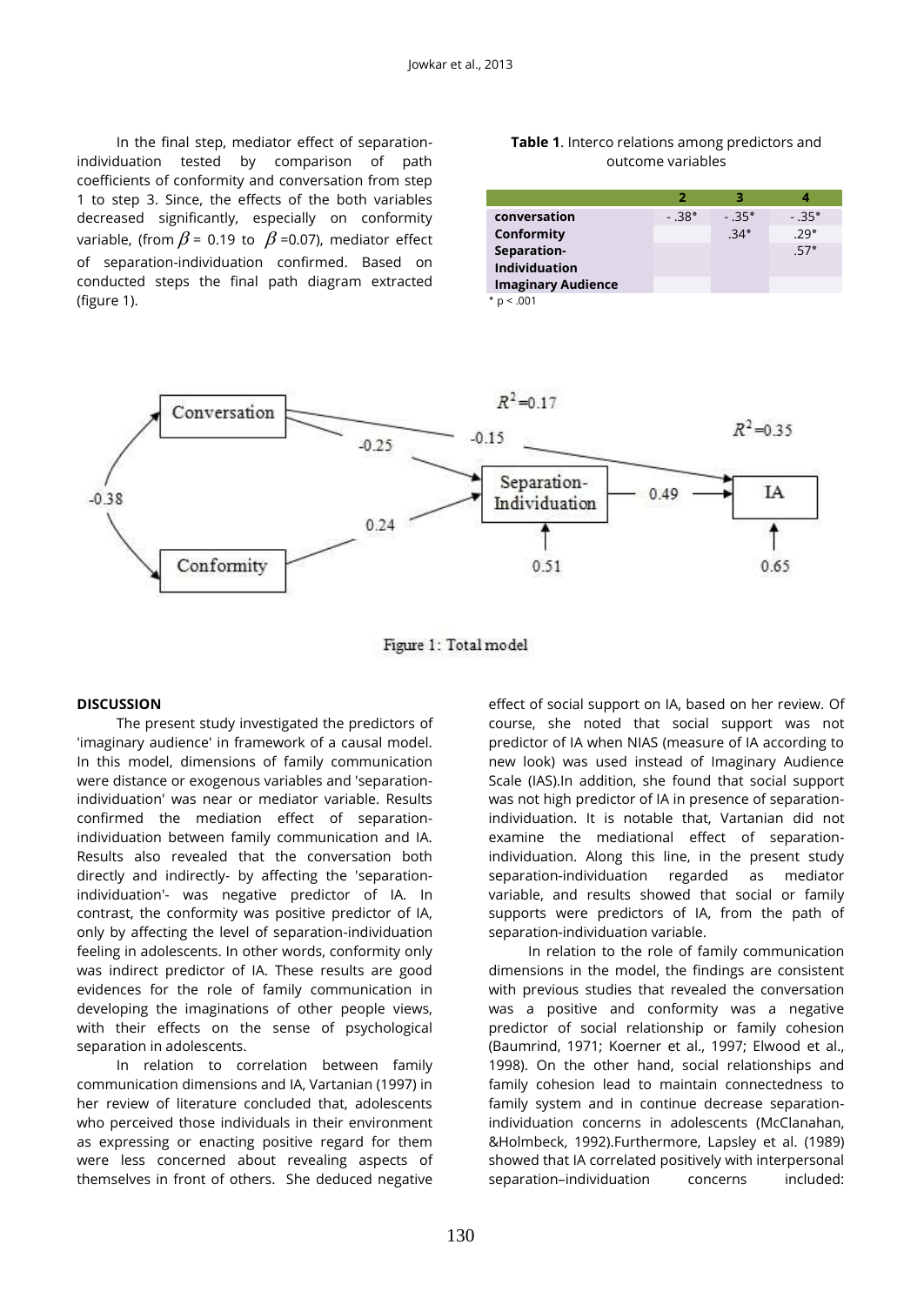separation anxiety, nurturance symbiosis and succorance, engulfment anxiety and interpersonal enmeshment. According to "new look" of IA, they discussed, the tendency to think about the self and others in interpersonal relationships increases, as adolescents try to maintain a sense of closeness and connectedness with others.

Therefore, this study with suggesting a hierarchical model of IA proposed a new scope on predictors of imaginary audience in adolescence. In summary, the present results might be helpful in guiding further research on the IA by identifying two global sources of these ideation patterns: relatively universal, *internal* processes (e.g., separation– individuation) and *external* individual difference variables (e.g., family communication dimensions) and their pattern of relationships.

### **REFERENCES**

- Adams, G.R., & Jones, R.M. (1981). Imaginary audience behavior: A validation study. Journal of Early Adolescence, 1, 1-10.
- Anolik, S.A. (1981). Imaginary audience behavior and perceptions of parents among delinquent and no delinquent adolescents. Journal of Youth and Adolescence, 10, 443-454.
- Anton, W.D., & Reeds, J.R. (1991). College adjustment scales. Odessa, FL: Psychological Assessment Resources.
- Baron, R.M., & Kenny, D.A. (1986)[.The Moderator-](http://proquest.umi.com/pqdweb?index=0&did=2852126&SrchMode=2&sid=3&Fmt=2&VInst=PROD&VType=PQD&RQT=309&VName=PQD&TS=1220417838&clientId=46449)[Mediator Variable Distinction in Social](http://proquest.umi.com/pqdweb?index=0&did=2852126&SrchMode=2&sid=3&Fmt=2&VInst=PROD&VType=PQD&RQT=309&VName=PQD&TS=1220417838&clientId=46449)  [Psychological Research: Conceptual, Strategic, and](http://proquest.umi.com/pqdweb?index=0&did=2852126&SrchMode=2&sid=3&Fmt=2&VInst=PROD&VType=PQD&RQT=309&VName=PQD&TS=1220417838&clientId=46449)  [Statistical Considerations.](http://proquest.umi.com/pqdweb?index=0&did=2852126&SrchMode=2&sid=3&Fmt=2&VInst=PROD&VType=PQD&RQT=309&VName=PQD&TS=1220417838&clientId=46449) Journal of Personality and Social Psychology, 51, 6, 1173.
- Baumrind, D. (1971). Current patterns of parental authority, Developmental Psychology, 4, 1, 1-103.
- Bartholomew, K., & Horowitz, L. (1991). Attachment styles among young adults: A test of the four category model. Journal of Personality and Social Psychology, 61, 226-245.
- Christenson, R.M., & Wilson, W.P. (1985).Assessing pathology in the separation-individuation process by means of an inventory: A preliminary report. Journal of Nervous and Mental Disease, 173, 561- 565.
- Damon, W., & Hart, D. (1982).The development of selfunderstanding from infancy trough adolescence. Child Development, 53, 841-864.
- Docherty, C.K., & Lapsley, D.K. (1995). Separationindividuation, adolescent adjustment, and the "new look" at the Imaginary audience and personal fable. Poster session presented at the biennial meeting of the Society for Research in Child Development, Indianapolis, IN.
- Elkind, D. (1967). Egocentrism in adolescence. Child development, 38, 1025-1034.
- Elwood, T.D. & Schrader, D.C. (1998). Family communication patterns and communication apprehension. Journal of Social Behavior and Personality, 13, 3, 493-502.
- Enright, R.D., Lapsley, D.K., & Shukla, D. (1979). Adolescent egocentrism in early and late adolescence. Adolescence, 14, 687-695.
- Enright, R.D., Shukla, D., & Lapsley, D.K. (1980). Adolescent egocentrism–sociocentrism and selfconsciousness. Journal of Youth and Adolescence, 9, 101-116.
- Fitzpatrick, M.A. & Ritchie, L.D. (1994). Communication schemata within the family: Multiple perspectives on family interaction. Human Communication Research, 20, 275-301.
- Fitzpatrick, M.A. (2004). The family communication patterns theory: Observations on its development and application. The Journal of Family Communication, 4, 167-179.
- Goossens, L. (1984). Imaginary audience behavior as a function of age, sex, and formal operational thinking. International Journal of Behavioral Development, 7, 77-93.
- Gray, W.M., & Hudson, L.M. (1986).Formal operations and the imaginary audience. Developmental Psychology, 20, 619-627.
- Hudson, L.M., & Gray, W.M. (1986). Formal operations, the imaginary audience, and the personal fable. Adolescence, 21, 751-765.
- Jahnke, H.C., & Blanchard-Fields, F. (1993). A test of two models of adolescent egocentrism. Journal of Youth and Adolescence, 22, 313-326.
- Jowkar, B., & Rahimi, M. (2008). Study of the effect of family communication patterns on happiness in a group of high school students in Shiraz. Iranian Journal of Psychiatry and Clinical Psychology, 13, 4, 376-384.
- Koerner, A. F. & Fitzpatrick M.A. (1997). "Family type and conflict: The impact of conversation orientation and conformity orientation on conflict in the family. Communication Studies, 48, 59-78.
- Koerner, A.F. & Fitzpatrick M.A. (2002a). Understanding family communication patterns and family functioning: the roles of conversation orientation and conformity orientation. Communication yearbook, 28, 36-68.
- Koerner, A.F. & Fitzpatrick M.A. (2002b). Toward a theory of family communication. Communication Theory, 12, 1, 70-91.
- Kouroshnia, M. (2006). The effect of dimensions of family communication patterns on childrens mental adjustment. Unpublished mastery dissertation, Shiraz University, Shiraz.